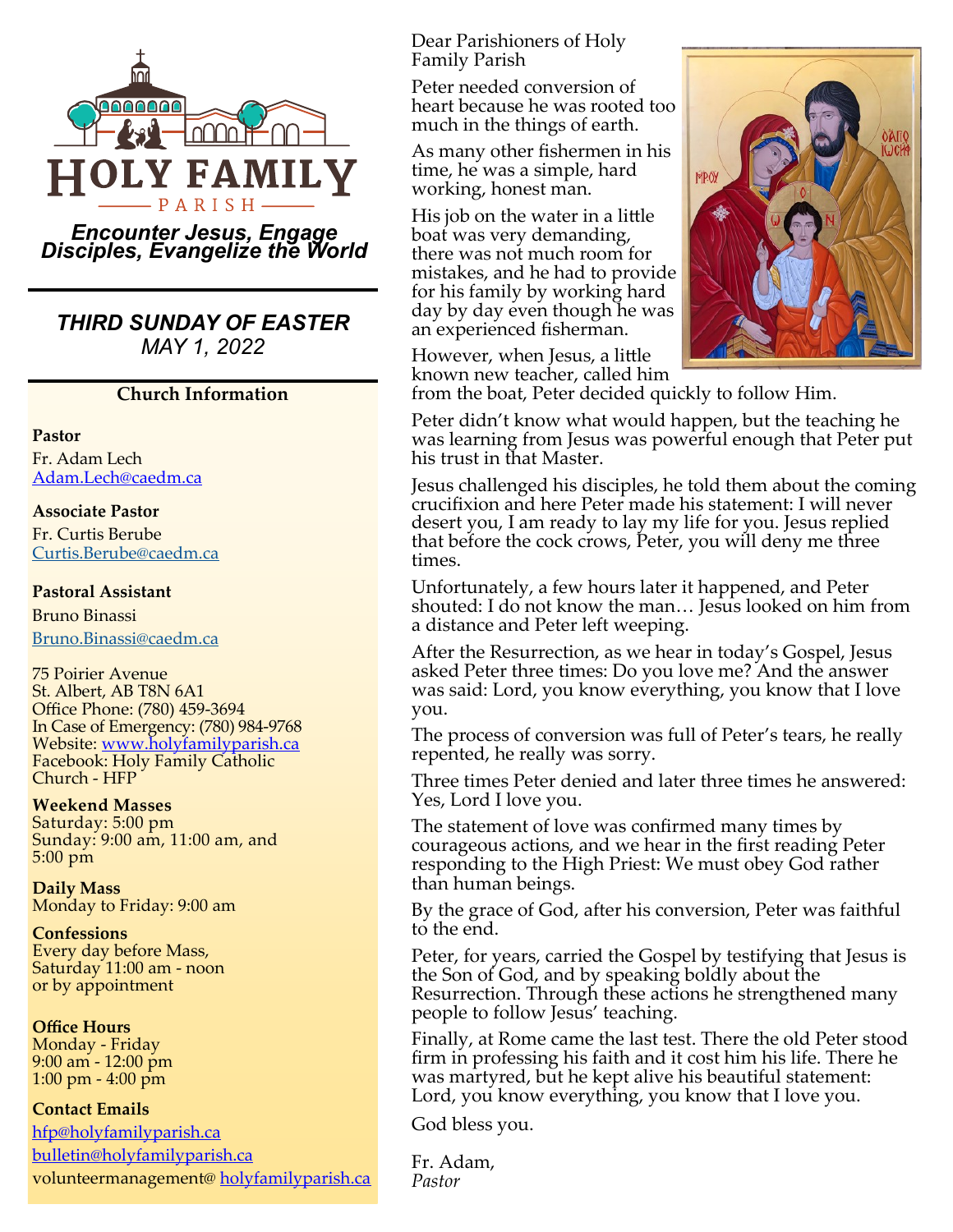# *THIRD SUNDAY OF EASTER*

## *MAY 1, 2022*

## **MASS INTENTIONS**

When a priest celebrates Mass every day, he offers each celebration of the Eucharist for a particular person or intention. By doing so, he applies special graces from God upon that person or intention. To request a Mass intention, please visit or call the parish office.

**Saturday - April 30th** *St. Pius V, Pope* 5:00 pm - Karen Aman+ -Andy & Nora Martin

**Sunday - May 1st** *Third Sunday of Easter* 9:00 am - Emily Finstad 11:00 am - For Holy Family Parish Priests 5:00 pm - Holy Family parishioners

**Monday - May 2nd** *St. Athanasius, Bishop and Doctor of the Church* 9:00 am - All souls in purgatory -Gabriel Hefferman

**Tuesday - May 3rd** *Saints Phillip and James, Apostles* 9:00 am - Rosemarie Hefferman -Connor Hefferman

**Wednesday - May 4th** 9:00 am - Kindrick Hefferman -Mariah Hefferman

**Thursday - May 5th** 9:00 am - Frances Fleck+ -Grace Berube

**Friday - May 6th** 9:00 am - Angela Bakker -Jon Bakker

**Saturday - May 7th** 5:00 pm - Betsy Becigneul -Jim Rodgers+

**Sunday - May 8th** *Fourth Sunday of Easter* 9:00 am - Holy Family parishioners 11:00 am - Philomena & Sebastian Fernandes 5:00 pm - Emilia Straln

## **SPIRITUAL COMMUNION**

*My Jesus, I believe that You are present in the Blessed Sacrament.*

*I love You above all things and I desire You in my soul. Since I cannot now receive You sacramentally, come at least spiritually into my heart.* 

*As though You were already there, I embrace You and unite myself wholly to You.*

*Permit not that I should ever be separated from You. ~St. Alphonsus Maria de'Liguori*

#### **POPE FRANCIS' PRAYER INTENTIONS**

**For faith-filled young people:** We pray for all young people, called to live life to the fullest; may they see in Mary's life the way to listen, the depth of discernment, the courage that faith generates, and the dedication to service.

#### **DIVINE MERCY MINUTE**

But I want to tell you that eternal life must begin already here on earth through Holy Communion. Each Holy Communion makes you more capable of communing with God throughout eternity. (St. *Faustina). Diary 1811* 

## **PANDEMIC PROCEDURES**

As of March 1, 2022 the following Health and Safety Guidelines have been provided by the Archdiocese for Step 2, based on the rules and regulations given by Alberta Health Services and the civil authorities.

#### **Step 2 Health and Safety Guidelines:**

#### **General:**

- Parishioners are asked to exercise respect, charity, and kindness concerning people's comfort levels, especially during these steps of transition.
- People who have symptoms not related to a pre-existing condition should avoid going to church, or being in public as a courtesy to others.
- Parishes that have been livestreaming Masses are encouraged to continue providing this service.
- Promote proper hand hygiene by having hand washing/sanitizing posters visible and placing hand sanitizer stations in convenient and accessible locations.
- The wearing of masks is no longer required by the Province, but people are free, if they choose, to continue the use of face masks. Physical distancing between families is still encouraged but not mandatory. A bow, instead of a handshake, is encouraged at the sign of peace.
- Capacity limits are removed from all Masses, including weddings, funerals. and baptisms.

#### **Liturgical Music Ministry:**

• Congregational singing is allowed.

#### **Funeral Receptions, Parish Social Gatherings, and Private Functions:**

• Funeral receptions, parish social gatherings, and private functions may now resume in the parish hall, after Fr. Adam's approval **prior to booking.** Food and beverage stations, as well as servers, are recommended to avoid commonly touched items and surfaces from

## **RCIA**

#### (Rite of Christian Initiation of Adults)

A warm invitation to "no strings" inquiry sessions into the Catholic faith and community is extended to anyone interested in becoming Catholic. This includes adults who have never been baptised, those who have been baptised in another Christian tradition, or those have been baptised Catholic but have not yet received Holy Communion or Confirmation.

Please contact Father Adam if you are interested in RCIA sessions.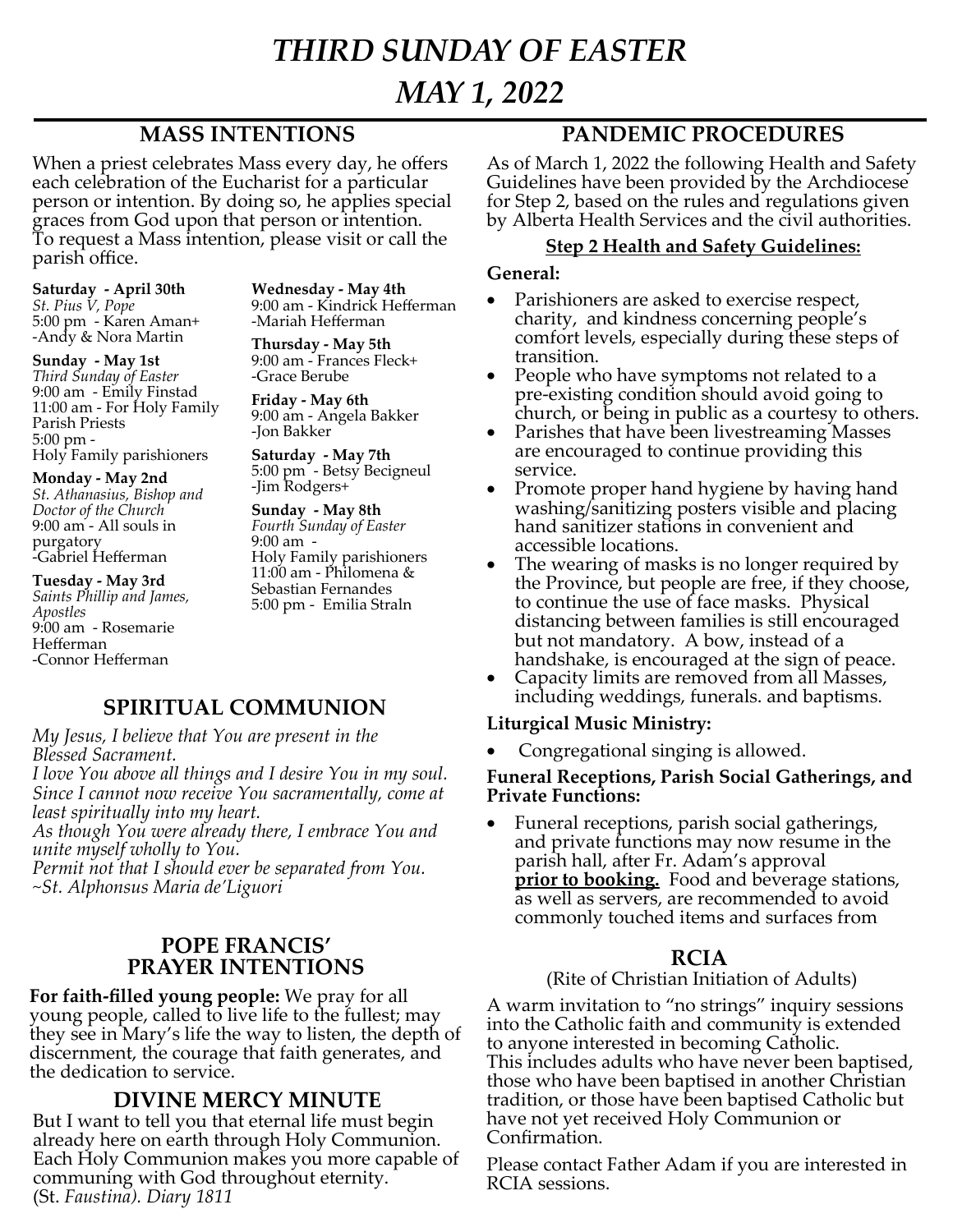## **ANNIVERSARIES**

*"Matrimony is a silent homily for everyone else; a daily homily."* 

-Pope Francis

We recognize and celebrate this Sacrament. Join us in congratulating the following couple:

Catherine & Jeffery Hendricks (4 Years)

Please contact the office to have your names added to the anniversary list for the months of May & June.

## **CHILDREN'S LITURGY VIA ZOOM**

We are so excited to continue offering a virtual Zoom Children'[s Liturgy](https://sites.google.com/view/holyfamilychildrensliturgy/home) program on Sunday mornings!

These sessions are ideal for children aged 3-7 and will continue to run on Sundays at 10:20 am.

The program is 15-20 minutes in length and includes a printable craft or activity that your child can complete afterwards.

Just like our in-person Children's Liturgy, we sing songs, read the weekly Gospel message, and reflect upon and discuss the message.

We miss our gatherings of young children so much at Holy Family that we hope this is a way to foster a sense of community and share our faith together!

#### **HOLY FAMILY PARISH SPRING YOUTH EVENTS**

Calling all youth, Grades 7-12!

Come out and join us for an upcoming series of evenings promising faith, fellowship, fun…and food!!

Dates are:

May 15th, May 29th and June 12th, following the 5:00 pm Mass and ending at 8:00 pm. Dinner is included.

Please RSVP to Stacey Jost at josts@uwalumni.com

## **CWL PRAYER SHAWL MINISTRY**

Have you thought of knitting a Prayer Shawl for an ill friend, a bereaved friend, or just for comfort for someone experiencing heartache?

Wool is provided, as are directions. However, if you have wool to donate, it would be appreciated.

Call Rita at 780-459-9289 for more information.

## **GIANNA CENTRE MARKET**

When you shop "The Market at Gianna", you are creating meaningful work for pregnant and new mothers. They chose LIFE—please choose to support them!

Visit our shop: [www.themarketatgianna.ca](https://www.themarketatgianna.ca/)

#### **ST. ALBERT SOCIETY OF ST. VINCENT DE PAUL (SSVP) NORTH OF 60 PROJECT WITH ULUKHAKTOK 2022**

The sea container in the Holy Family Parish parking lot will soon be packed full of food and necessities and then will be shipped (via truck and sea barge) to the Arctic hamlet of Ulukhaktok

The Society of St. Vincent de Paul (SSVP) North of 60 Project annually ships food and necessities to those in need, from the Edmonton and Calgary area, to the Northern and Arctic communities of Inuvik, Tsiigehtchic, Fort McPherson, Tuktoyaktuk, Paulatuk, Aklavik, Sachs Harbour, Fort Good Hope and Ulukhaktok.

The North of 60 Project helps families meet their basic needs, in communities where the cost of living is extremely high.

Meet some of the northern and Arctic residents as they share their gratitude for how the North of 60 Project impacts their communities, in this video: https://ssvp.ca/special-projects/north-of-60/

Here's how you can help our Canadian neighbors in need:

#### **Donations for Food Purchases:**

- Cheques: Payable to: St Albert SSVP North of 60 Project
- Mail to: Linda Tutt, Chair, St Albert, SSVP, North of 60 Project, 10 Orchid Place, St Albert, Alberta T8N 6P5
- E-transfer email L@tutt.ca Use the passcode "northof60"

\*Provide your phone number, name, address and email address so a tax receipt can be issued. Thank you for your continued support, prayers and interest.

For more information contact Linda Tutt at (780) 651-6486 (home) or (780) 667-8079 (cell).

## **ARCHDIOCESAN SYNOD**

Information about the Archdiocesan Synod is available on our website under "Resources". When more information is available regarding the process, it will be shared with parishes.

## **THANK YOU TO OUR VOLUNTEERS**

Thank you to all volunteers who so willingly shared their time and talents during a very challenging period these past months.

Please accept thanks, appreciation, and gratitude from Father Adam, Father Curtis, and the office staff for all of your hard work and efforts.

Holy Family Parish is truly blessed to have you all as volunteers.